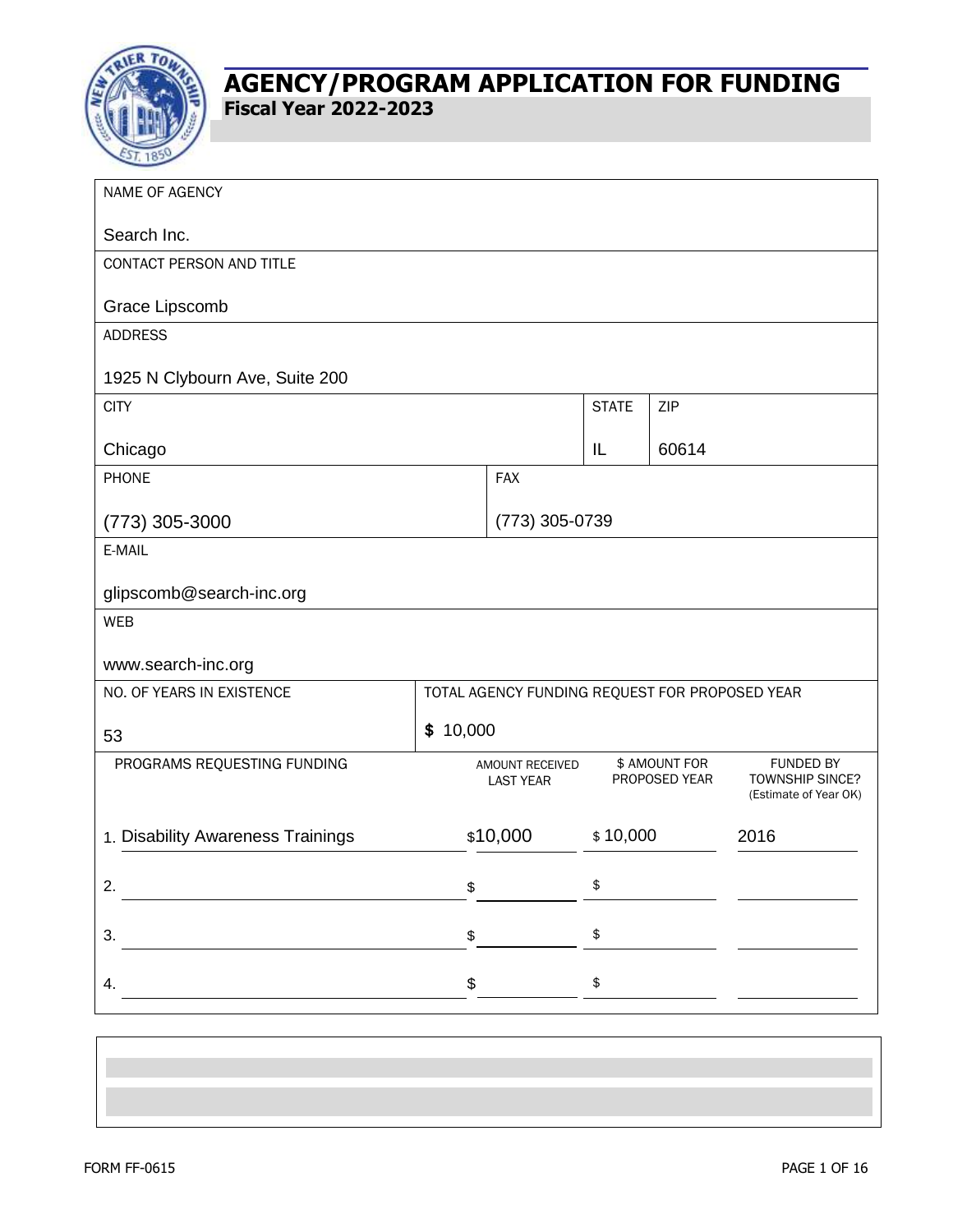

# **Eligibility Criteria For Funding**

New Trier Township General Statement of Policy:

- **Each agency/program requesting funding from the Township will be referred to either the Agency Oversight Committee, the Mental Health Committee, or the Money Follows the Person Committee of the Township. Those committees will make funding and agency/program recommendations to the New Trier Township Board of Trustees. You will be notified of their final decisions sometime in the spring.**
- Agencies considered for funding should have been in existence for one year after receiving their not-for profit status from the State of Illinois and have been providing services to the community during that time.
- No agency with the ability to tax or conduct referendums will receive Township funding.

In order to be eligible for funding an agency must meet the following minimum requirements:

- **Area Served -** While an agency may serve areas other than New Trier Township, its programs must serve residents of New Trier Township.
- **Proportion of Township Residents Served-** For agencies serving more than New Trier Township, the amount of funding requested shall take into consideration the proportion of the agency's service rendered to residents of New Trier Township.
- **Non-Profit -** Funded agencies must be 501 (c) (3) not-for-profits.
- **Needs-** The need for the service must be demonstrated.
- **Standards -** An agency requesting funding must have at least one full-time paid staff person, or its equivalent; the credentials of the applicant's staff shall meet professional standards, commensurate with the responsibilities involved.
- **Employment Practices -** The agency must be an equal opportunity employer.
- **Articles of Incorporation -** Submit a copy, as amended, if changed in the last 12 months.
- **Bylaws -** Submit a copy, as amended, if changed in the last 12 months.
- **Use of Funds -** Funds must be used as specified in the grant application and as approved by the Township. Changes must be cleared with the Township.
- **Accessibility -** All services must be available to clients with disabilities and the agency must be able to deliver services from a site that is ADA accessible. If not, please explain.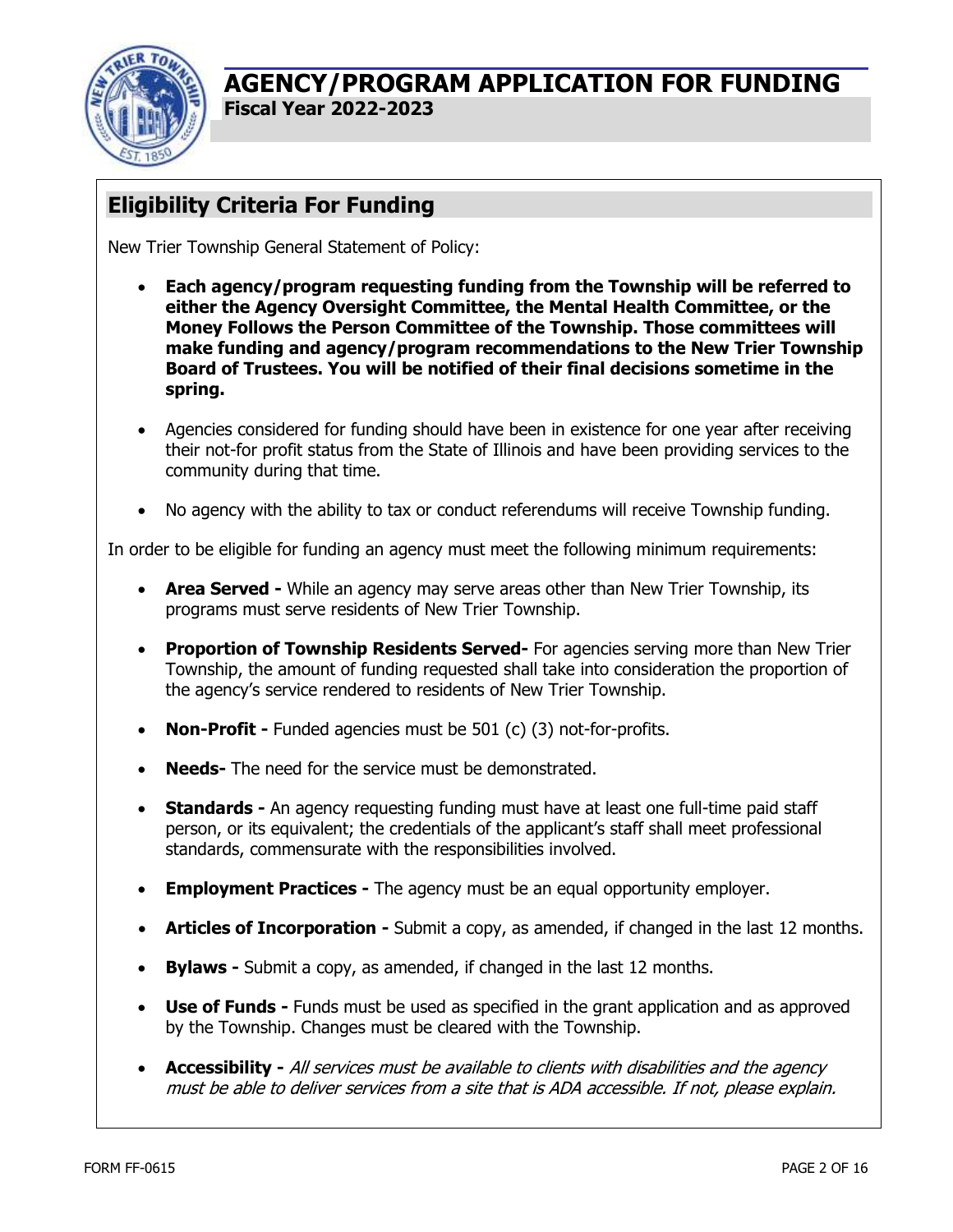

- **Accountability -** The agency shall maintain communication with the assigned advisory committee liaison, who must be allowed to attend board meetings upon request. The agency may dismiss the person from a board meeting if they convene into Executive Session. The agency shall provide meeting minutes to the liaison upon request
	- **Financial -** All agencies with budgets of greater than \$300,000 must have an annual audit performed by an independent CPA. Those agencies with a budget of \$300,000 or less must submit to the Township a copy of form AG990 that is sent to the Attorney General's Office. The Township reserves the right to request an audit be performed for agencies with budgets of \$300,000 or less.
	- **Absence of Conflicts of Interest –** The agency certifies, to the best of its knowledge, information, and belief, that it has no current relationship or involvement with any New Trier Township Trustee, Employee, or Committee Member which the Agency reasonably believes could either favorably or unfavorably influence the Township's possible grant of the Agency's funding request.

**YES\_\_\_\_X\_\_\_\_\_\_ NO\_\_\_\_\_\_\_\_\_\_\_ - If no, please explain.**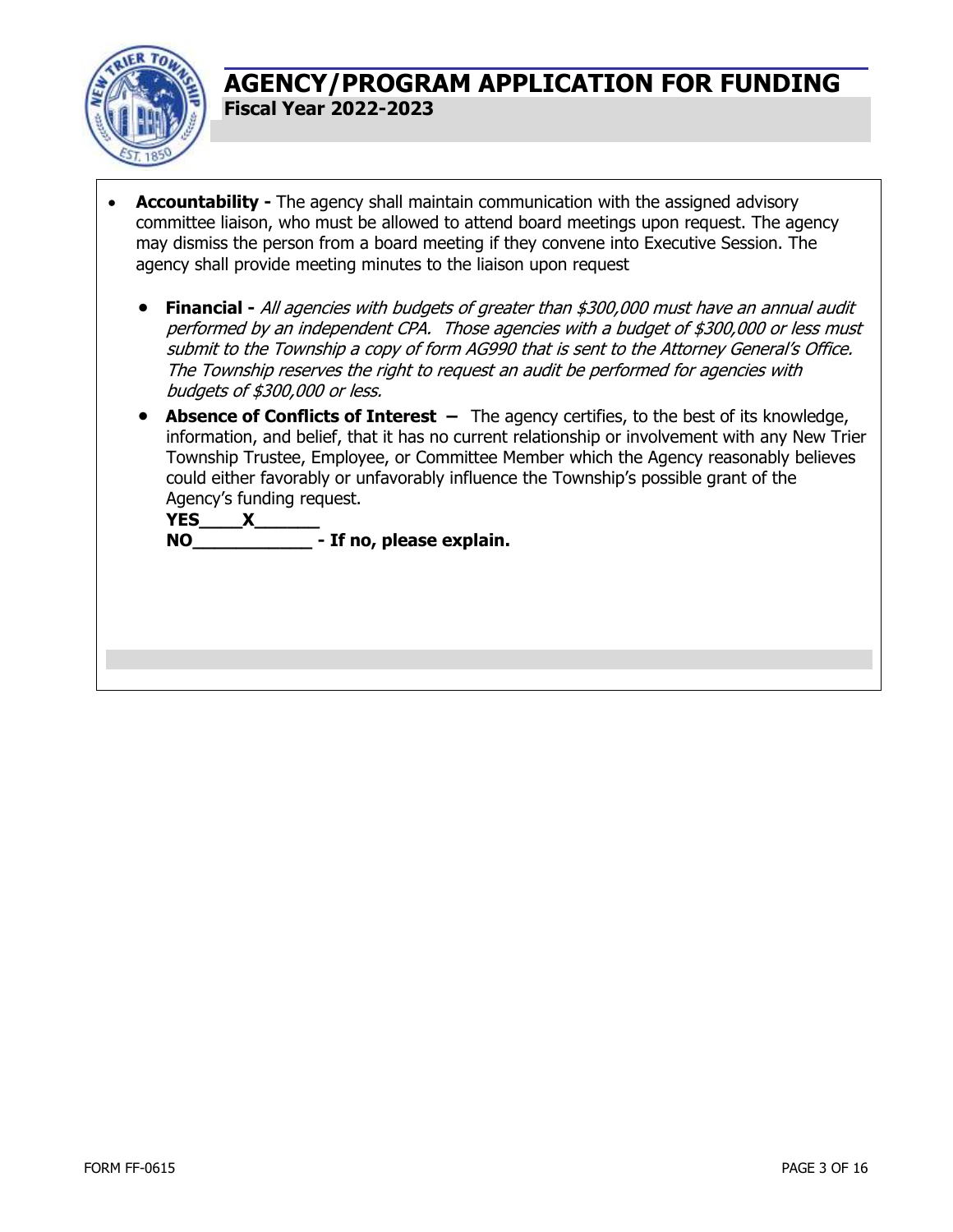

 $\sqrt{ }$ 

### **AGENCY/PROGRAM APPLICATION FOR FUNDING Fiscal Year 2022-2023**

|             |           | <b>Other Certification Issues</b>                                                                                                                                                                  |  |  |  |  |  |  |  |
|-------------|-----------|----------------------------------------------------------------------------------------------------------------------------------------------------------------------------------------------------|--|--|--|--|--|--|--|
|             |           | Please mark yes, no, or other as appropriate next to each statement. If no, or other, please explain.<br>Supporting documents may be requested at a future date and must be supplied upon request. |  |  |  |  |  |  |  |
| <b>YES</b>  | <b>NO</b> | OTHER (PLEASE EXPLAIN)                                                                                                                                                                             |  |  |  |  |  |  |  |
| $\boxtimes$ |           | Agency maintains a personnel policy manual                                                                                                                                                         |  |  |  |  |  |  |  |
| $\boxtimes$ |           | Agency has a non-discrimination policy                                                                                                                                                             |  |  |  |  |  |  |  |
| $\boxtimes$ |           | Agency has a sexual harassment policy                                                                                                                                                              |  |  |  |  |  |  |  |
| $\times$    |           | Agency has a grievance procedure                                                                                                                                                                   |  |  |  |  |  |  |  |
| $\times$    |           | Agency has a Strategic Plan                                                                                                                                                                        |  |  |  |  |  |  |  |
|             |           | Covers years <b>FY18-FY20</b> (Disruption due to COVID-19 and no planning session was<br>held in 2020. Planning session will resume when safe to do so.)                                           |  |  |  |  |  |  |  |
| $\boxtimes$ |           | Agency produces an Annual Report                                                                                                                                                                   |  |  |  |  |  |  |  |
|             |           | Most recent report covers period 2020                                                                                                                                                              |  |  |  |  |  |  |  |
| $\boxtimes$ |           | Agency has an effective fiscal management system in place and has disclosed any<br>and all Conflicts of Interest as described in the Eligibility Criteria for Funding.                             |  |  |  |  |  |  |  |
| $\boxtimes$ |           | Audit or AG990 completed and copy provided to the Township for most recent fiscal<br>year                                                                                                          |  |  |  |  |  |  |  |
| $\ltimes$   |           | Agency maintains general liability insurance coverage and names New Trier<br>Township as additional insurer                                                                                        |  |  |  |  |  |  |  |
|             |           | Amount of coverage \$3,000,000                                                                                                                                                                     |  |  |  |  |  |  |  |
|             |           | Name of insurer Berkley Human Services                                                                                                                                                             |  |  |  |  |  |  |  |
|             |           | Effective dates of coverage $8/8/2021 - 8/8/2022$                                                                                                                                                  |  |  |  |  |  |  |  |
| $\boxtimes$ |           | Agency pays all state and federal payroll taxes                                                                                                                                                    |  |  |  |  |  |  |  |
| Х           |           | Agency has a conflict of interest policy.                                                                                                                                                          |  |  |  |  |  |  |  |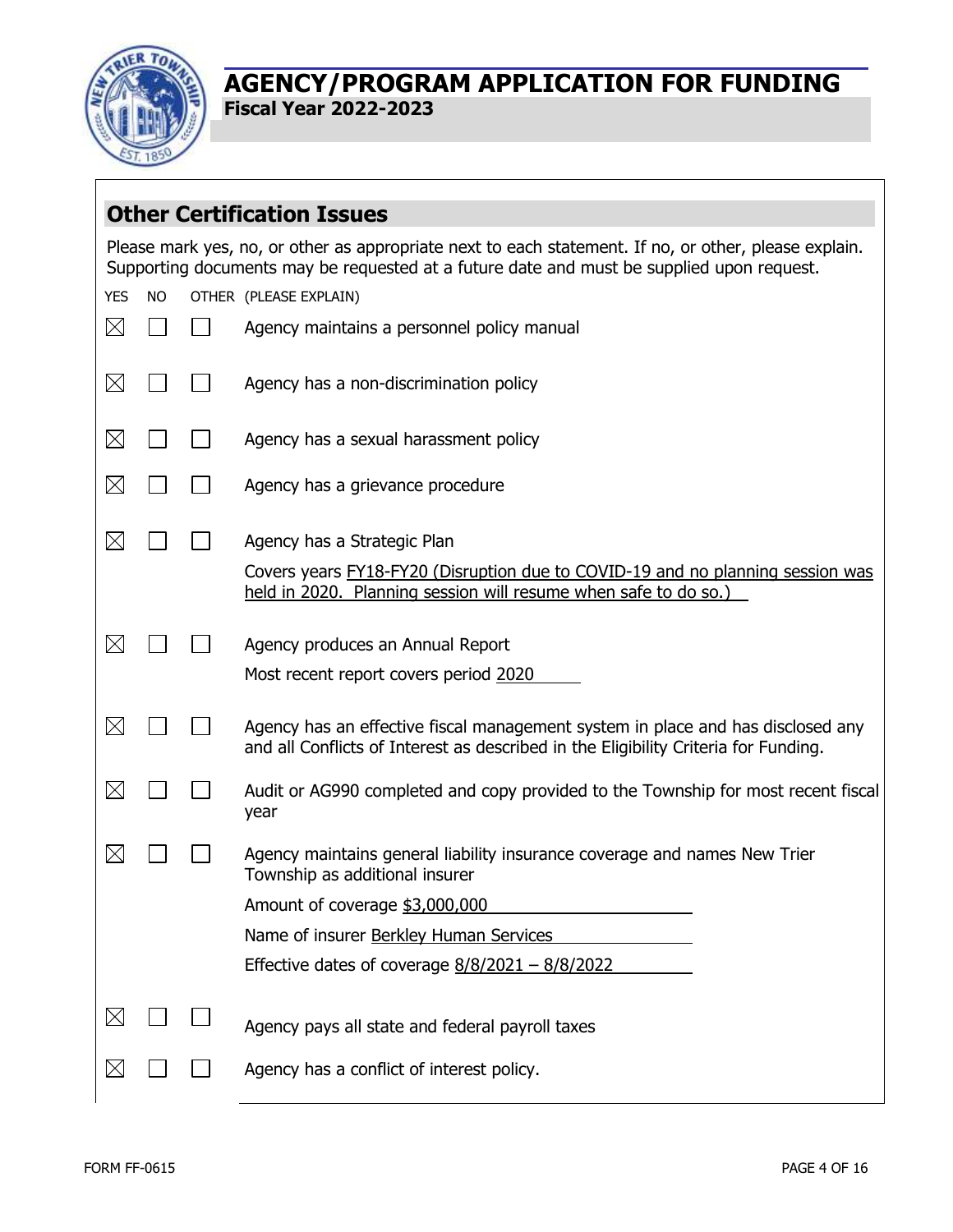

| <b>YES</b>                                                                                                                                                                                                                                                                                                                                                                                                 | <b>NO</b>                            |                                                                                           | OTHER (PLEASE EXPLAIN)                                                                                                                                          |  |  |  |  |  |
|------------------------------------------------------------------------------------------------------------------------------------------------------------------------------------------------------------------------------------------------------------------------------------------------------------------------------------------------------------------------------------------------------------|--------------------------------------|-------------------------------------------------------------------------------------------|-----------------------------------------------------------------------------------------------------------------------------------------------------------------|--|--|--|--|--|
| $\times$                                                                                                                                                                                                                                                                                                                                                                                                   |                                      |                                                                                           | Agency has by-laws in place                                                                                                                                     |  |  |  |  |  |
|                                                                                                                                                                                                                                                                                                                                                                                                            |                                      |                                                                                           | Date last amended/accepted 2017                                                                                                                                 |  |  |  |  |  |
| $\boxtimes$                                                                                                                                                                                                                                                                                                                                                                                                |                                      |                                                                                           | Agency is accredited by recognized accreditation organization (where appropriate)<br>Date of most recent accreditation November 2019 (three year accreditation) |  |  |  |  |  |
|                                                                                                                                                                                                                                                                                                                                                                                                            |                                      |                                                                                           | Accreditation Organization Council on Quality & Leadership (CQL)                                                                                                |  |  |  |  |  |
|                                                                                                                                                                                                                                                                                                                                                                                                            |                                      |                                                                                           |                                                                                                                                                                 |  |  |  |  |  |
| $\boxtimes$                                                                                                                                                                                                                                                                                                                                                                                                |                                      |                                                                                           | Agency's board serves without compensation                                                                                                                      |  |  |  |  |  |
|                                                                                                                                                                                                                                                                                                                                                                                                            |                                      |                                                                                           | Number of board members 12                                                                                                                                      |  |  |  |  |  |
|                                                                                                                                                                                                                                                                                                                                                                                                            |                                      |                                                                                           | Number of Board vacancies 0                                                                                                                                     |  |  |  |  |  |
|                                                                                                                                                                                                                                                                                                                                                                                                            |                                      |                                                                                           | List board sub-committees Mission & Program; Audit & Finance; Nominating; Quality<br><b>Assurance; Human Resources; Fundraising</b>                             |  |  |  |  |  |
|                                                                                                                                                                                                                                                                                                                                                                                                            |                                      |                                                                                           | Schedule of board meetings Quarterly                                                                                                                            |  |  |  |  |  |
| $\boxtimes$                                                                                                                                                                                                                                                                                                                                                                                                |                                      |                                                                                           | Agency has Auxiliary or other Advisory/Governing Board. If so, please explain:                                                                                  |  |  |  |  |  |
|                                                                                                                                                                                                                                                                                                                                                                                                            |                                      |                                                                                           | The Keystone Alliance Board has governance authority over Search.                                                                                               |  |  |  |  |  |
| $\times$                                                                                                                                                                                                                                                                                                                                                                                                   |                                      |                                                                                           | Agency provides staff with opportunities for training and personal development                                                                                  |  |  |  |  |  |
| $\times$                                                                                                                                                                                                                                                                                                                                                                                                   |                                      |                                                                                           | Agency has filed its annual report with the Illinois Attorney General<br># 01-005506                                                                            |  |  |  |  |  |
| $\boxtimes$                                                                                                                                                                                                                                                                                                                                                                                                |                                      | Agency has filed its annual report with the Illinois Secretary of State<br># N 4955-894-5 |                                                                                                                                                                 |  |  |  |  |  |
|                                                                                                                                                                                                                                                                                                                                                                                                            |                                      |                                                                                           | Federal Tax ID # 23-7058758                                                                                                                                     |  |  |  |  |  |
| We certify that we meet all the eligibility criteria for funding and that the information contained in<br>this application is true and correct to the best of our knowledge and agree to comply with all<br>requirements of the program and funder if we are awarded and accept funding. Furthermore, our<br>Board has been advised of the Eligibility Criteria and approved our signing of this document. |                                      |                                                                                           |                                                                                                                                                                 |  |  |  |  |  |
| Agency Director Name: Cory Gumm                                                                                                                                                                                                                                                                                                                                                                            |                                      |                                                                                           |                                                                                                                                                                 |  |  |  |  |  |
|                                                                                                                                                                                                                                                                                                                                                                                                            | Date: September 8, 2021<br>Signature |                                                                                           |                                                                                                                                                                 |  |  |  |  |  |
| Board President Name: Alan Nadolna                                                                                                                                                                                                                                                                                                                                                                         |                                      |                                                                                           |                                                                                                                                                                 |  |  |  |  |  |
|                                                                                                                                                                                                                                                                                                                                                                                                            | Date: September 8, 2021<br>Signature |                                                                                           |                                                                                                                                                                 |  |  |  |  |  |
|                                                                                                                                                                                                                                                                                                                                                                                                            |                                      |                                                                                           |                                                                                                                                                                 |  |  |  |  |  |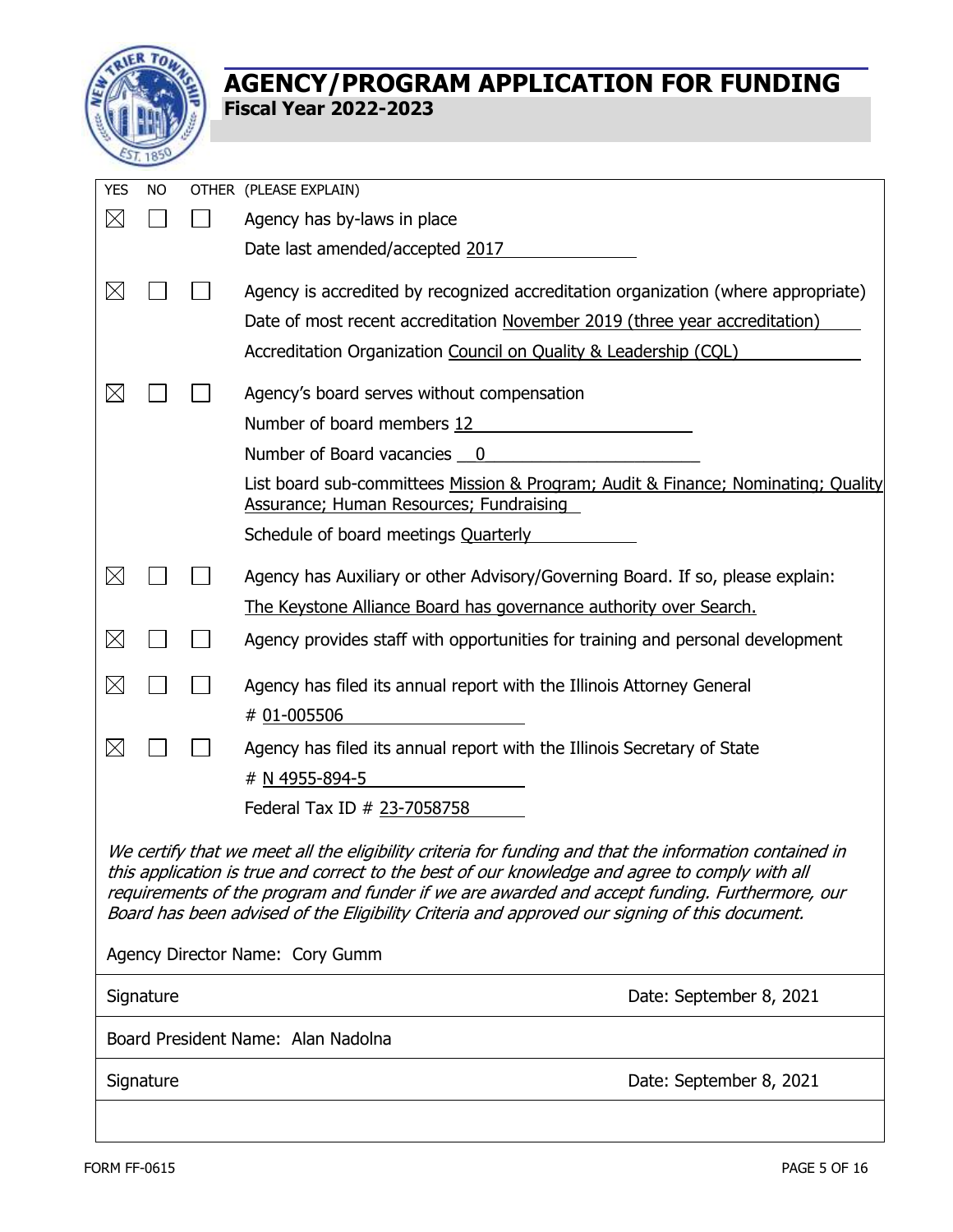

# **Organizational Profile**

(A) The Organizational Profile is part of the New Trier Township Application For Funding; and (B) It is the Agency's responsibility to keep the Organizational Profile information current each year and provide New Trier Township with further information on an ongoing basis if there are any significant changes, such as to the mission, organization, board requirements, and/or other changes.

(1) Briefly summarize the agency's mission, history, services, and organizational structure. Have these changed significantly over the lifespan of the organization? (Please attach a current organizational chart, if available.)

Search, Inc. (Search) was founded in 1968 in Cabrini Green to provide services to children with disabilities who, at the time, were generally excluded from the public school system. Over time, Search expanded its services to adults. Today, the organization's mission is to empower adults with intellectual and developmental disabilities to achieve their full potential, accept a valued role in their community, and lead rich, rewarding lives. Our core services include supported living arrangements, adult learning programs and career services, as well as medical, behavioral, and therapeutic services. Search serves more than 350 people and their families annually at locations stretching from the southwest side of Chicago to the northern suburbs of Evanston, Skokie and Mount Prospect.

In 2013, Search merged with JJ's List, a nonprofit founded in 2008 by JJ Hanley. The merger has allowed JJ's List to grow its essential training, education and advocacy opportunities for people with disabilities. Today, JJ's List operates as a social enterprise of Search.

Search's organizational structure is determined by its affiliation with the Keystone Alliance, an organization that provides administrative services and executive management for nonprofits. An organizational chart is attached.

(2) Briefly summarize the role of the board and the requirements for serving on it. What role does the board play in the administration and operation of your organization and what is the desired size of a full and active board?

Search, Inc. has a governing board of directors which has authority and responsibility for the organization, management, control and operation of the agency in compliance with the General Not For Profit Corporation Act of 1986. The board is currently comprised of 12 dedicated individuals with backgrounds in business, law, finance, nonprofit management, real estate, higher education and benefits consulting. The maximum size of the board of directors is 15 members.

Board members serve 2-year terms and are responsible for the appointment of the organization's Chief Executive Officer. Prospective board members must demonstrate a commitment to the mission and programs of Search and have the ability to play an essential role in monitoring the organization's overall financial health and stability, which continually remain strong. In addition to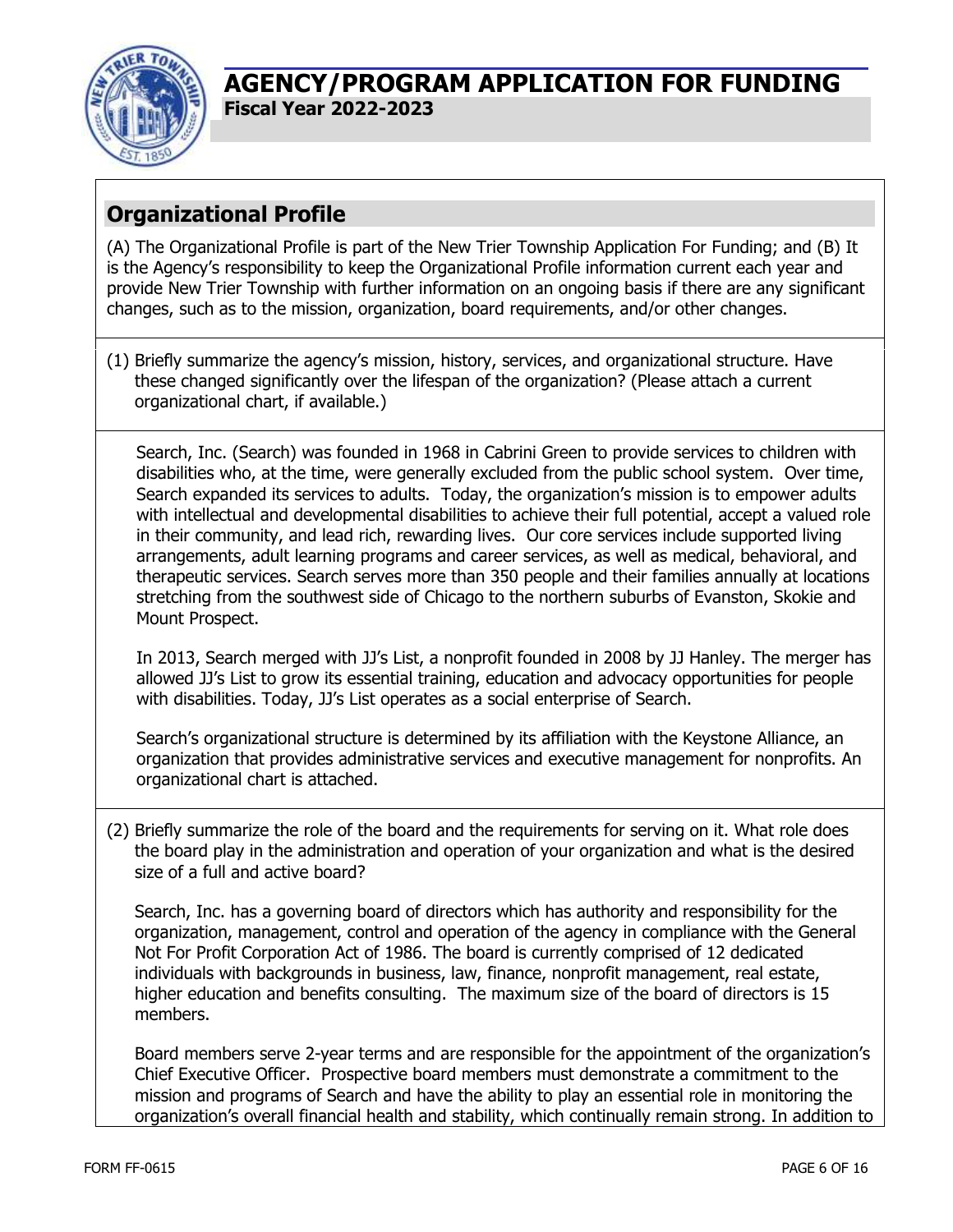

their governing responsibilities, board members have played a central role in overall fundraising initiatives and in providing strategic direction to our emerging programs and social enterprises.

# **Agency/Program Funding Request Information**

#### **PROGRAM DESCRIPTION**

(1) Describe the services provided by this program, eligibility requirements, and the target population.

Disability Awareness Trainings (DATs), performed by the Disability Awareness Players (Players), are a signature service of Search. The Players are a dynamic and interactive troupe that train businesses to integrate disability-aware customer service and employment practices into core business strategies. Established in 2009, the Players have since trained 13,500+ individuals at retail businesses, theaters, libraries, schools, trade associations, nonprofit organizations and corporations to communicate comfortably and confidently with prospective hires, customers and current employees who have disabilities. The Shedd Aquarium, Chicago Park District, Pace Suburban Bus, Exelon, Museum of Science and Industry, and YMCA of the USA are just a few of the 150 organizations that have improved their disability awareness by participating in these trainings.

Due to the COVID-19 pandemic, Search did not perform any DATs in New Trier Township (NTT) from March 2020 to February 2021. Cultural institutions and local businesses in NTT were hesitant to have personal contact for a non-essential training function due to health and safety concerns. Search did create virtual training platform in late 2020 and now offers DATs virtually, as another training format option. Despite the setback of the pandemic, our Players are looking forward to opportunities in the upcoming year and we have faith that in-person and virtual training options will be wellreceived by the Township now.

If granted, funding from NTT would allow Search to offer a total of five (5) virtual or inperson DATs to 45+ potential locations in the Township including schools, park districts, libraries, police and fire departments and/or Chambers of Commerce. These trainings are anticipated to reach up to 400 people within the Township. We will use our network within NTT to spread the word about the availability of the Trainings. To be eligible, an organization simply needs is to have an interest in training and stakeholders who are willing to participate. The target population is extensive, as it includes any entity that employs or serves people with disabilities in the course of conducting its dayto-day business.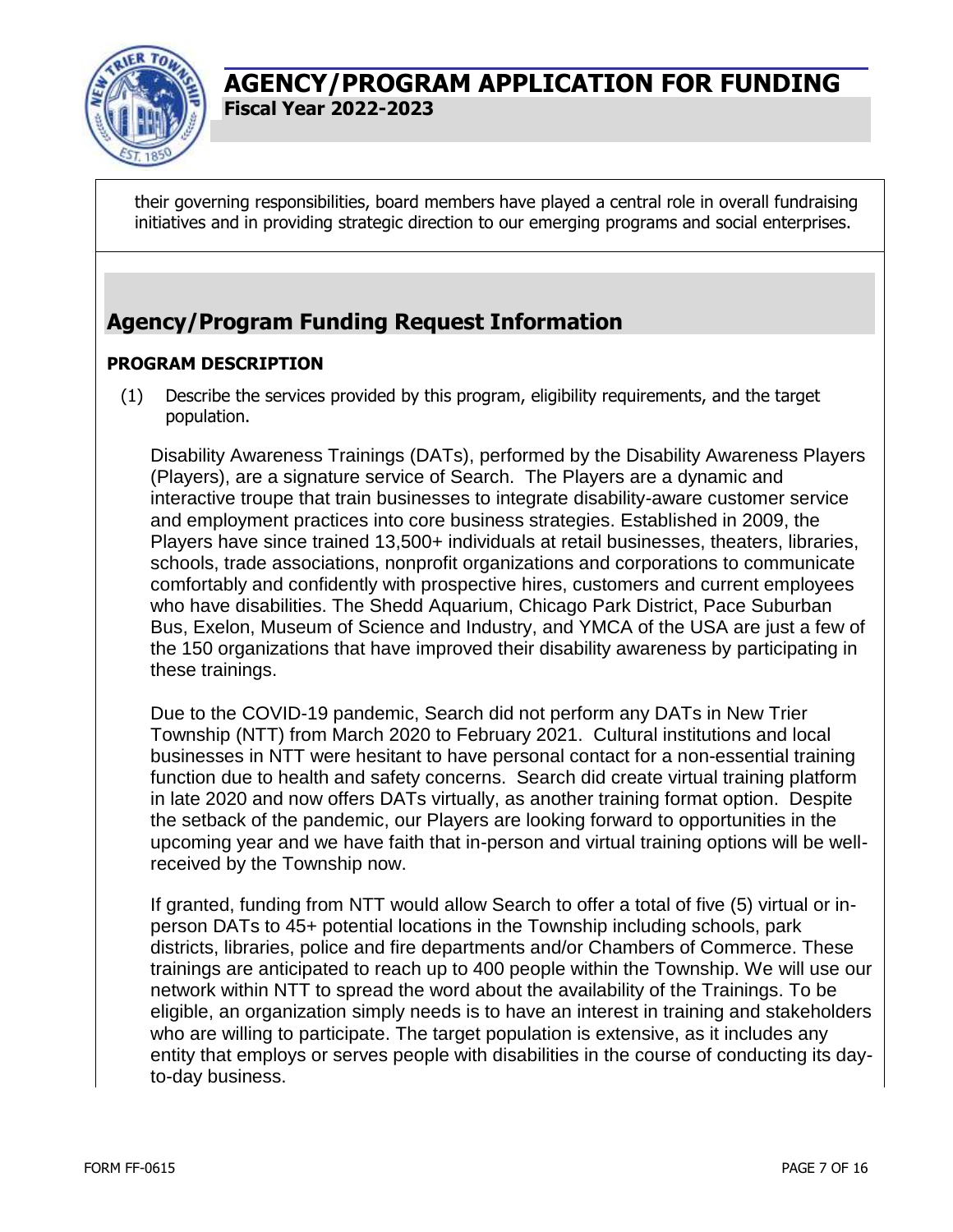

- (2) How does this program fit in with one or more of the priorities identified by New Trier Township in its strategic plan? Please explain. Funding for DATs fits New Trier Township's third strategic priority to "provide leadership to increase awareness of those who are more vulnerable in our community, and provide avenues to integrate those residents into the community, allowing others to provide services right in our own neighborhood." The Players' core purpose is to increase the awareness of their audiences to people with disabilities, a vulnerable population. Through the proposed trainings, NTT would make it possible for Township workers, students, and residents to increase their disability awareness in day-to-day interactions. By breaking down the barriers of stigma, the Players also help facilitate community integration in employment and daily life for people with disabilities. Please check each priority you feel the program addresses. (Most programs will address only one or two priorities.) See our website at [www.newtriertownship.com](http://www.newtriertownship.com/) for more information. Aging in Place Low Income Families  $\Box$  Youth Services  $\boxtimes$  Persons with Disabilities □ Other **NEED**
	- (3) Describe the need and demand for this program in the community and justify that it deserves investment of Township funding. You may include both data and examples of individual clients.

The demand for DATs has steadily grown since their inception in 2009, with a relatively rapid increase the past five years prior to the pandemic. Search had a keen interest in virtual trainings over the past year, as virtual trainings became an option. Annual audience size has grown from 52 in 2011 to 1,472 in FY20, only dropping this past year due to the COVID-19 pandemic. Despite pandemic restrictions, we were able to train 370 individuals virtually.

| Year                      | <b>FY11</b> | <b>FY12</b> | <b>FY13</b> | <b>FY14</b> | <b>FY15</b> | <b>FY16</b> | <b>FY17</b> | <b>FY18</b> | <b>FY19</b> | <b>FY20</b> | <b>FY21</b> |
|---------------------------|-------------|-------------|-------------|-------------|-------------|-------------|-------------|-------------|-------------|-------------|-------------|
| # of<br>Trainings         | ◠<br>J      | 8           | 6           | 14          | 13          | 21          | 44*         | 22          | 26          | 28          | 5           |
| # of<br>people<br>Trained | 52          | 365         | 395         | 1,025       | 1,090       | 1,822       | 2,604       | 2,450       | 1,765       | 1,472       | 370         |

*\*Fiscal Year 2017 had an exceptionally large number of Disability Awareness Trainings due to Search completing grant-funded trainings ahead of schedule.*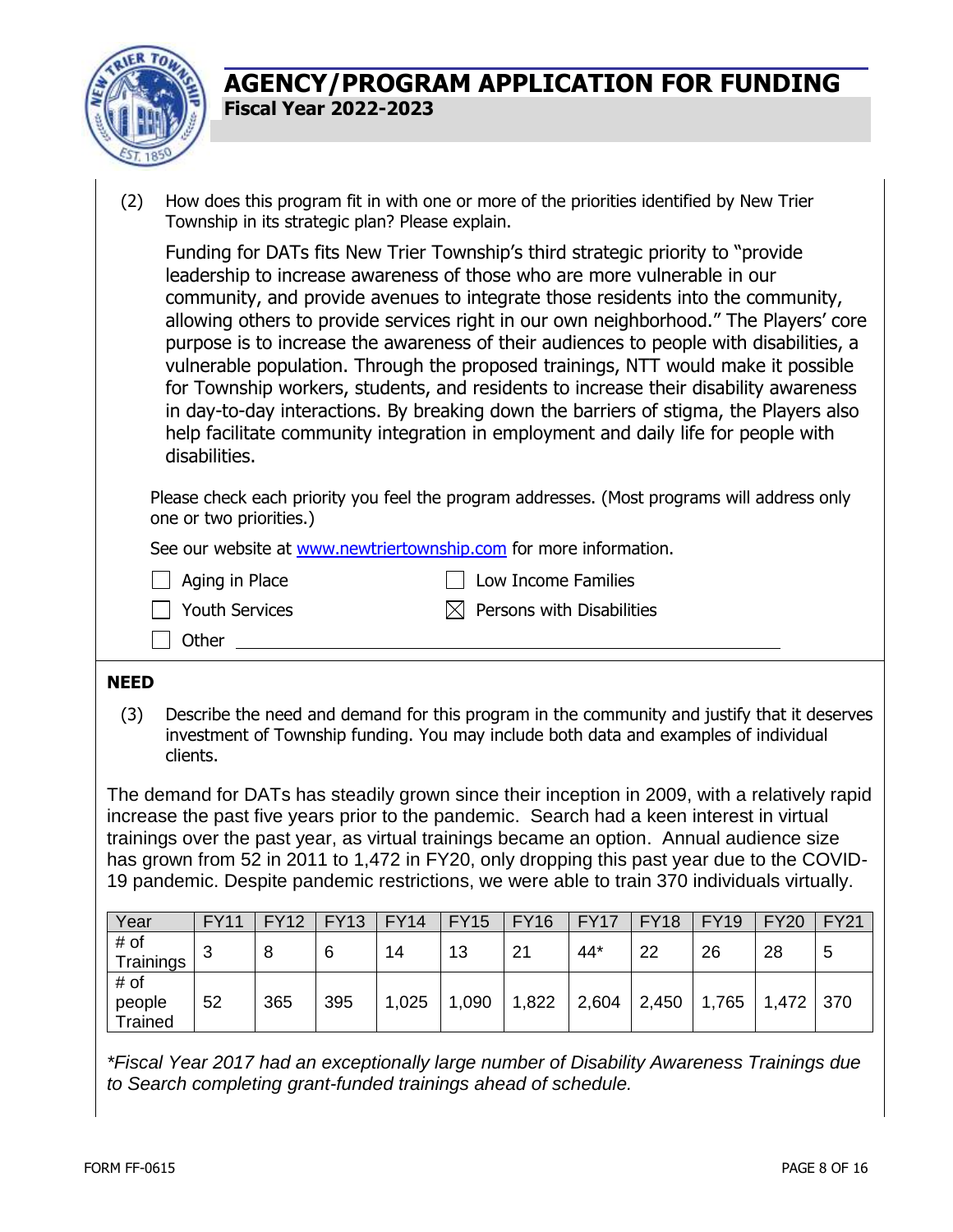

Finally, in this upcoming year, we have three virtual trainings already scheduled with ELA Public Library, the Museum of Contemporary Art, and ULTA Beauty. We have also received recent requests from Loyal Health, Equity Residential, and other local libraries. Through offering virtual trainings, we were able to reach organizations near and far last year, including the Bronx, NYC Office of the District Attorney, The Chicago Mayors Office for People with Disabilities, KPMG, Garfield Park Conservatory and the Village of Arlington Heights. With continued support from NTT and an ongoing partnership with the Revada Foundation, we hope and expect that demand will continue to grow for the benefit of all who participate in these trainings.

(4) Are you able to meet the full demand for this service or is there a waiting list? What new or unmet needs do you see in the community or for the clients served in this program?

Schools and community organizations would like to offer disability awareness learning, but due to potential budget constraints, few have the resources to provide them. Conversations with staff and parents indicate that they would like to see the trainings taken to more schools. In addition, we have had high demand for trainings in Chicago funded through the Revada Foundation. Some of this demand was met when participating groups opted to pay for a second training with their own financial resources; others were not able to do so.

#### **CAPACITY**

(5) Demonstrate that the program has the vision, personnel, and skills to successfully carry out the program and achieve its goals, objectives and performance measures. Summarize any major changes in staff or personnel.

Search is committed to a completely inclusive world where people with disabilities live, learn, work, play, and participate as equals in the community. At its core, this vision is to break down the barriers between people with disabilities and people without. Disability Awareness Trainings are essential to achieving this aim.

In the eight years since JJ's List merged with Search, Inc., the management team at Search has provided new leadership, vision and capacity that has led to the significant growth of and demand for Disability Awareness Trainings. This additional capacity led to the growth of DATs from six (6) trainings in the year of the merger to 28 trainings in FY20.

**Cory Gumm,** CEO, provides leadership to all programs and new initiatives at Search, including the Disability Awareness Trainings. She became CEO in 2020 after starting as a job coach at Search in 2006 and holding roles with increasing responsibility throughout the organization. Cory earned a Master's of Nonprofit Business Administration with a certification in Organizational Leadership from North Park University in 2012.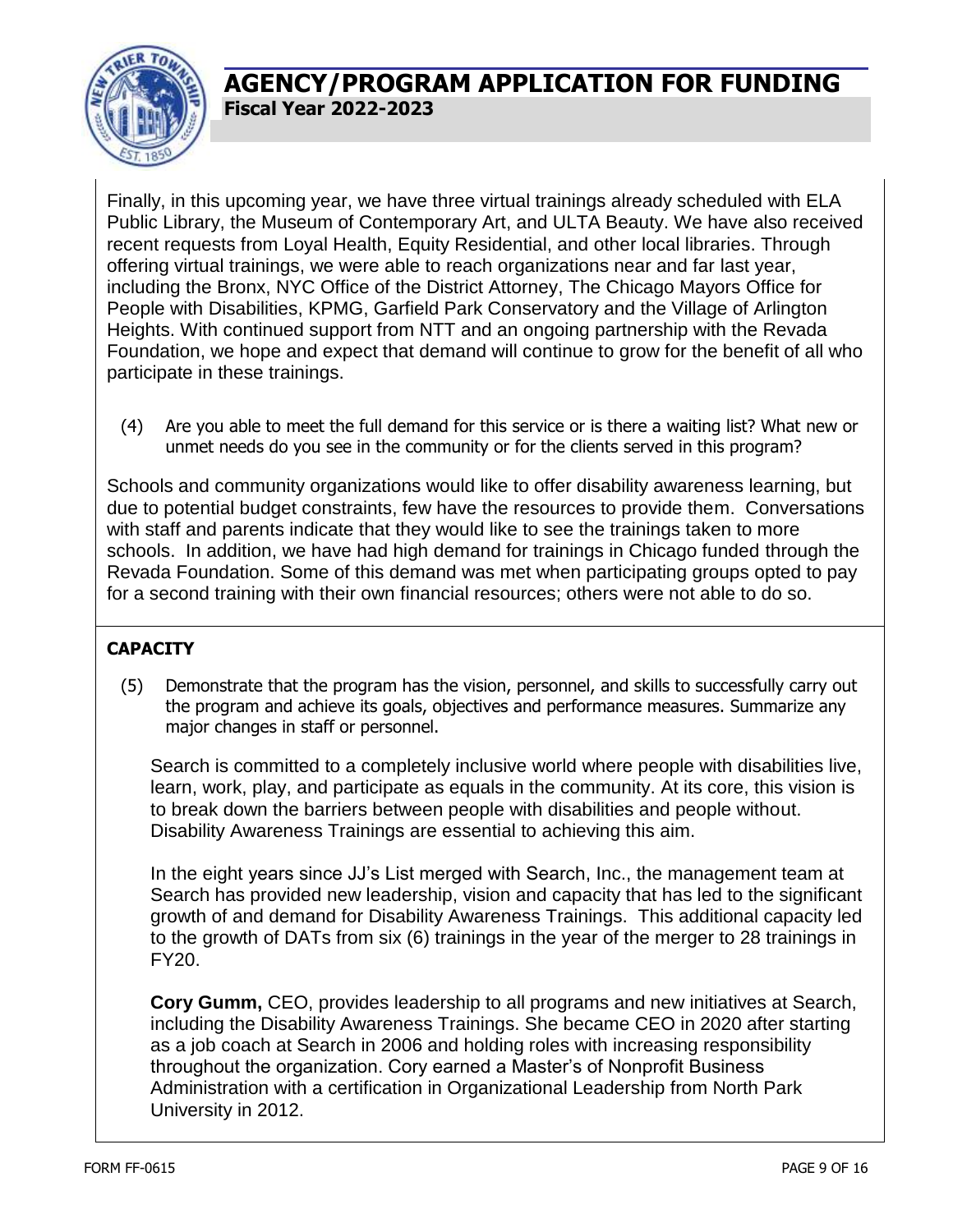

**Tricia Luzadder,** Ventures Program Manager, is the manager of JJ's List, including the Disability Awareness Trainings and Hop on the Bus to Independence workshops, among other initiatives. Tricia brings nearly 20 years of experience in working with individuals with disabilities and their families to her role as Ventures Program Manager. She previously worked in positions at the National Association for Down Syndrome, the Chicago Public Schools and Best Buddies. Her passion and focus is supporting individuals with disabilities to reach their full potential, participate in the communities in which they live and have their voices heard.

**Sarah Armour,** Business Assistant at JJ's List, is responsible for website management, bookkeeping, coordinating Disability-Awareness Trainings and organizing the Hop on the Bus to Independence Program. She is a dedicated mentor to volunteers and co-workers. She is also a key member of the Disability Awareness Players. Sarah is a graduate of Loras College with a Bachelor's of Arts Degree in Sociology.

Collectively, Cory, Tricia, and Sarah have the experience and skills to continue to grow the Disability Awareness Training program throughout Chicago, across the North Shore and beyond.

#### **SERVICE STATISTICS/DEMOGRAPHICS**

(6) Who is being served by this program? Please provide a statistical breakdown of the number of clients served, the total units of service delivered, and costs per unit of service by filling in the chart below. Please state and define your unit of service for this program and why you chose it. To calculate cost per unit of service, divide the total number of units of service into the total budget for the program. (Suggestions for the appropriate unit of service are included in the proposal in the directions. For some programs you may wish to calculate cost per unit of service in more than one manner.)

(6a) Unit of service definition – One Disability Awareness Training

| PLEASE INDICATE FISCAL<br>YEAR/DATES IN EACH COLUMN | <b>Prior Year</b><br>7/1/20-6/30/21 | Present Year<br>7/1/21-6/30/22 | Proposed Year<br>7/1/22-6/30/23 |  |
|-----------------------------------------------------|-------------------------------------|--------------------------------|---------------------------------|--|
| Number of persons served<br>(unduplicated count)    | N/A                                 | 2,100                          | 2,200                           |  |
| Number of units of service                          | N/A                                 | 30                             | 32                              |  |
| Cost per unit of service                            | N/A                                 | \$2,100                        | \$2,203                         |  |

(6b) SERVICE STATISTICS – Please indicate fiscal year dates for each column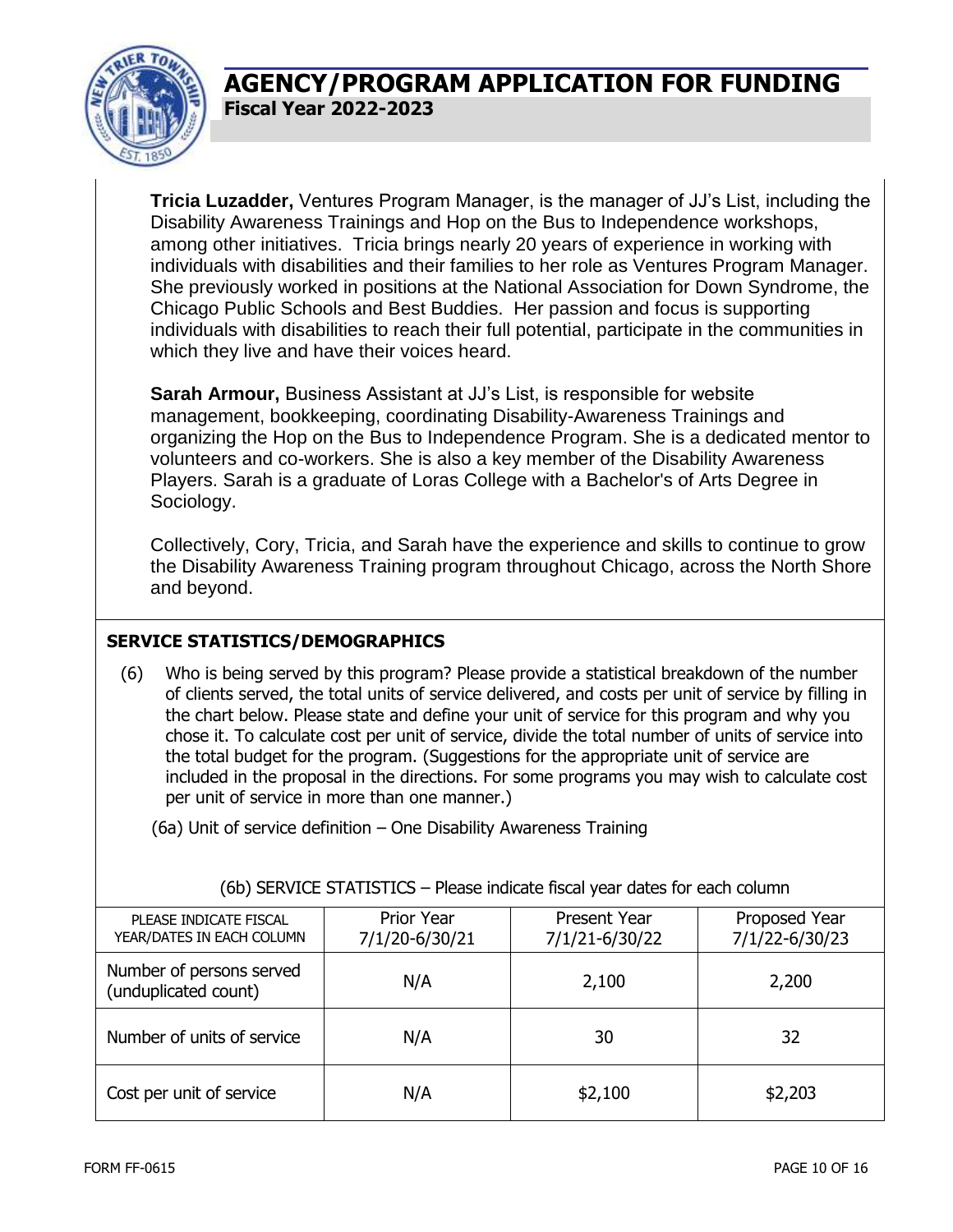

(7) What are the demographics of New Trier clients served in the prior year? (breakdown by community). For the purposes of this funding application, NTT clients are individuals who attended a Disability Awareness Training held in NTTS in the 2020/21 grant year (March 2020 to April 2021). Although we do not collect detailed demographic data from the audience members, we do record how many individuals attended the trainings and keep general information about each audience. (8) Total from New Trier Township (unduplicated). We did not perform any DATs in NTT in this time period. Two of our scheduled DATs at Loyola Academy were cancelled. (9) New Trier Township clients are what % of total? N/A (10) Units of Service to New Trier clients. N/A (11) Units of Service to NTT clients are what % of total N/A (12) New Trier clients age breakdown N/A

#### **OUTCOMES/EVALUATION**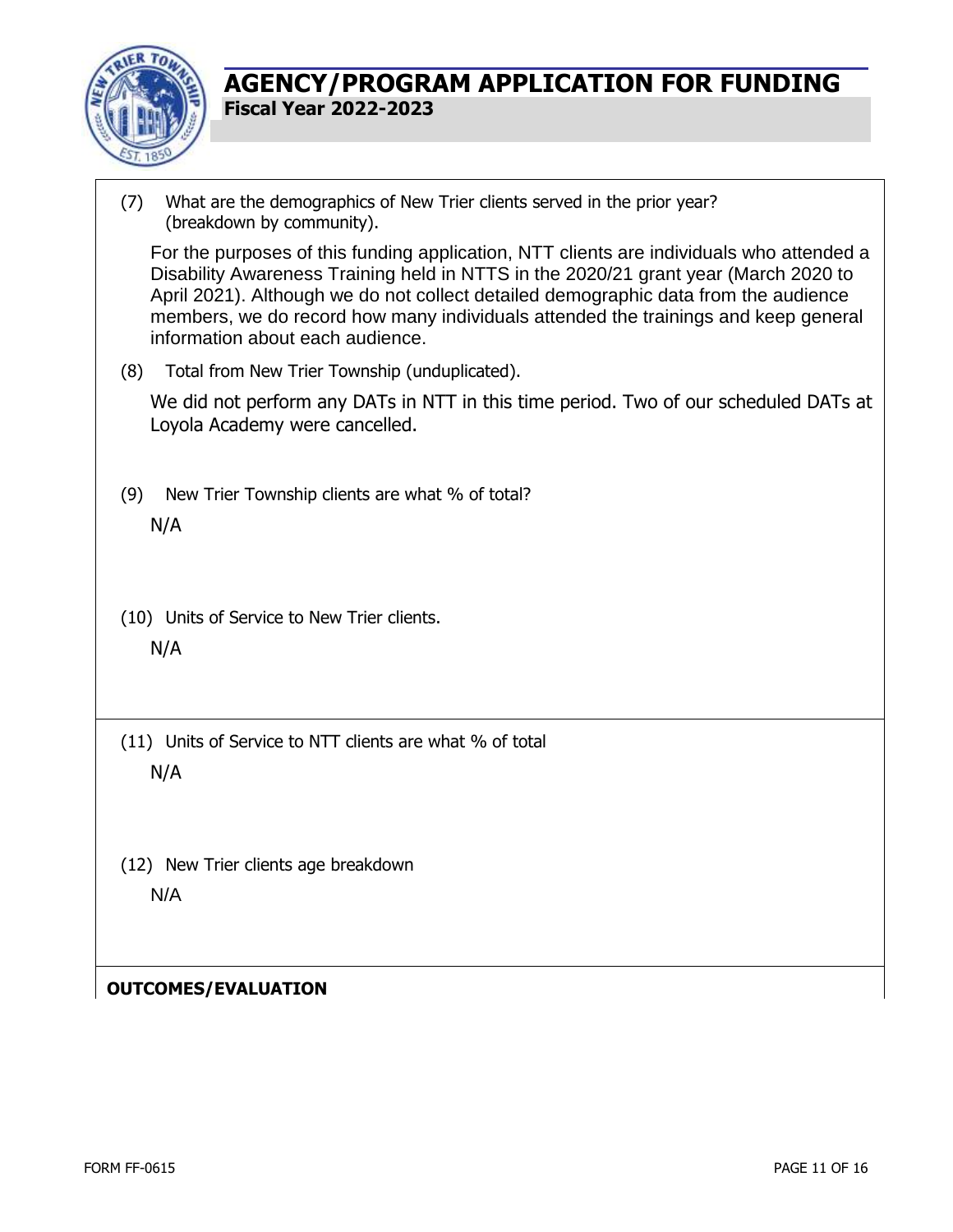

(13) What outcomes did you achieve for your clients in the prior year? Results should be clientoutcome based, specify a target level of achievement, the measurement tool that was used, the rationale for setting the target at a certain level, and a timeframe for accomplishment. Detail any changes made in the program as a result of these outcome results.

Due to the pandemic, we did not train anyone in NTT. As we were navigating the new normal, our team transitioned DATs to a virtual platform. Once the virtual platform was created, we reached out to many schools and organizations around the Township, but were unsuccessful in receiving responses. Schools that were scheduled did not followup to our emails or calls. It was a disappointing outcome, but we understand that organization had to modify operations for health and safety reasons and ultimately, COVID-19 brought restrictions for everyone.

The target level of achievement is for at least 90% of audience members to improve their disability awareness. This target would indicate that the vast majority of audience members feel increased confidence and comfort interacting with people with disabilities. The time frame for this accomplishment is the duration of the training (typically 30-45 minutes in-person; 20-30 minutes virtually).

For our virtual trainings, we created an online pre and post training quiz and evaluation form that allowed us to collect data from audience members. We had both a business and school evaluation form, although we did not end up using the school form this past year.

Below is data from our virtual DATs performed around the country during this grant period. Although not in New Trier Township, these responses and results show that the virtual platform is successful, and when we are able to move forward with DATs in NTT, this platform will lend as another opportunity outside of in-person trainings for township organizations and residents.

Here are a few highlights of results from the self-quiz and evaluation forms:

- 93% of employees said they would use person-first language
- 93% of employees said they feel more disability-aware after the DAT
- 94% of employees would recommend this Disability Awareness Training
- 87% of employees said they would use their disability skills interacting with coworkers

In addition, we received positive reviews from the groups we trained virtually. Please find a few piece of feedback below:

 "I thought today's presentation was very insightful and impactful. Watching and learning from the players today was inspiring and everyone should be very proud of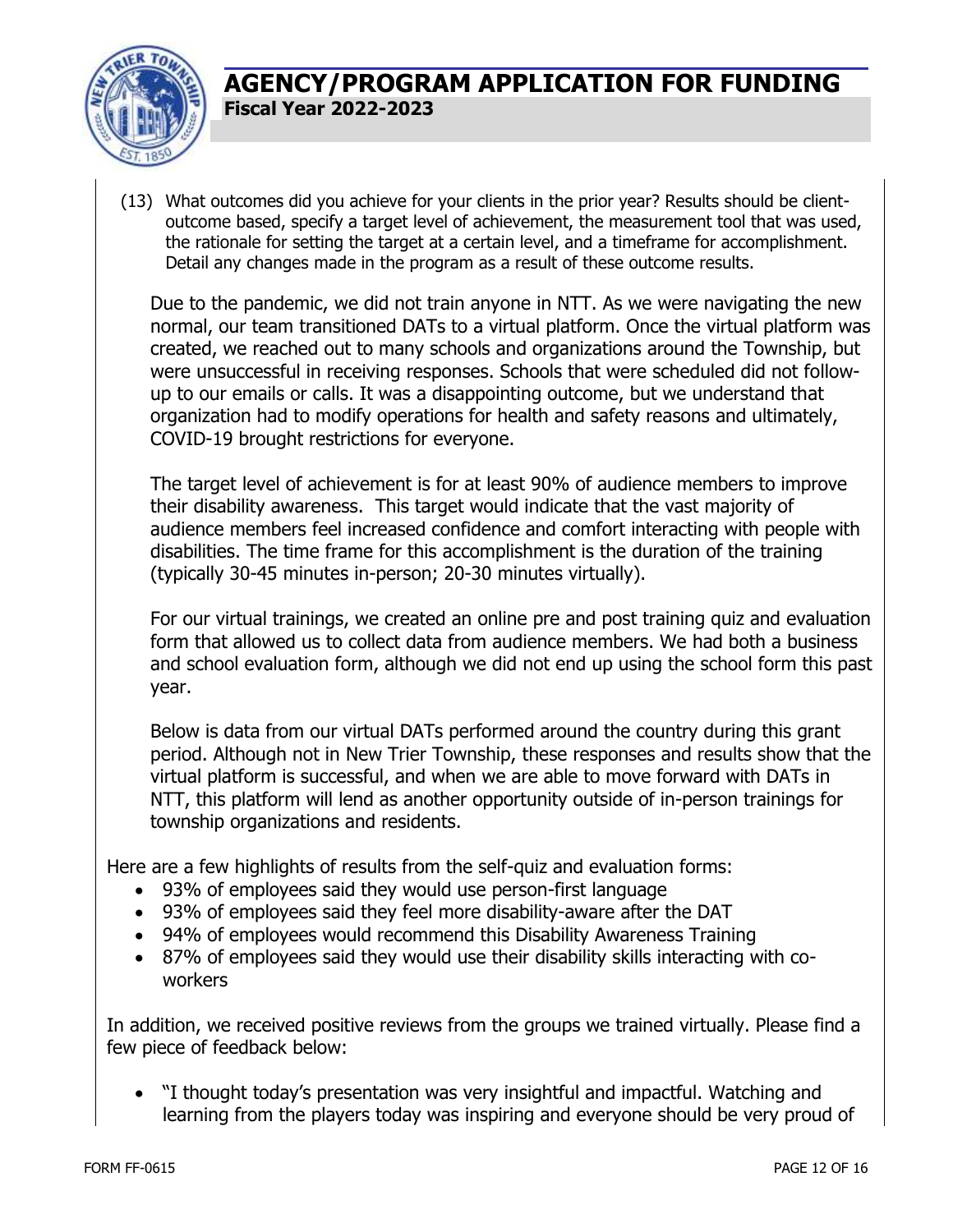

themselves. Please continue what you are doing and I hope you are able to spread this message to many other businesses as I feel this is very important for everyone to be aware of. Thank you again!" – Bronx Office of the District Attorney (September 14, 2020)

- "I really enjoyed the session, I thought the interaction was great and it adapted well to an online platform. I liked that everyone had a part and that everyone participated, it really kept us, the audience, involved." – Chicago MOPD (January 29, 2021)
- "It was a really insightful and wonderful training it was great to have this group conduct the training for our team." – KPMG (May 9, 2021)

These testimonials prove the success and impact that virtual trainings had this past year. We view these virtual trainings as a continuation of our in-person trainings, allowing for another avenue to expand our reach and audience as we grow.

Overall, New Trier businesses weren't interested in trainings this past year due to the impact of COVID-19 so our team was unable to deliver them. We do look forward to future trainings, whether they are virtual or in-person. We would like to thank New Trier Township for their ongoing support and we look forward to future partnerships.

(14) What results are you committed to achieving in the present year? (If outcomes are the same as above, simply state that we hope to improve upon the past year's results)

Our goal is that a minimum of 90% of all audience members will indicate/demonstrate that they have built their confidence and comfort interacting with fellow students, customers and co-workers who have disabilities.

(15) Are there any other program effectiveness/evaluation measures you think are important, such as customer/client satisfaction surveys, quality of service measures, or other indicators? Please describe.

Participating in virtual presentations via Zoom during the COVID-19 pandemic provided the Players opportunities to stay connected with each other, as well as to connect with the outside world during an unusual time. These trainings gave the Players a sense of purpose during the pandemic. Our virtual DATs also allowed the Players to use and practice the communication and self-advocacy skills they've developed throughout the years. John G., a Player, said this:

 "I enjoy doing virtual DAT's a lot. I feel that just because we are not in-person, everyone should still keep learning and makes me feel good about myself. I also feel that my communication skills have improved."

#### **CHANGES/CHALLENGES**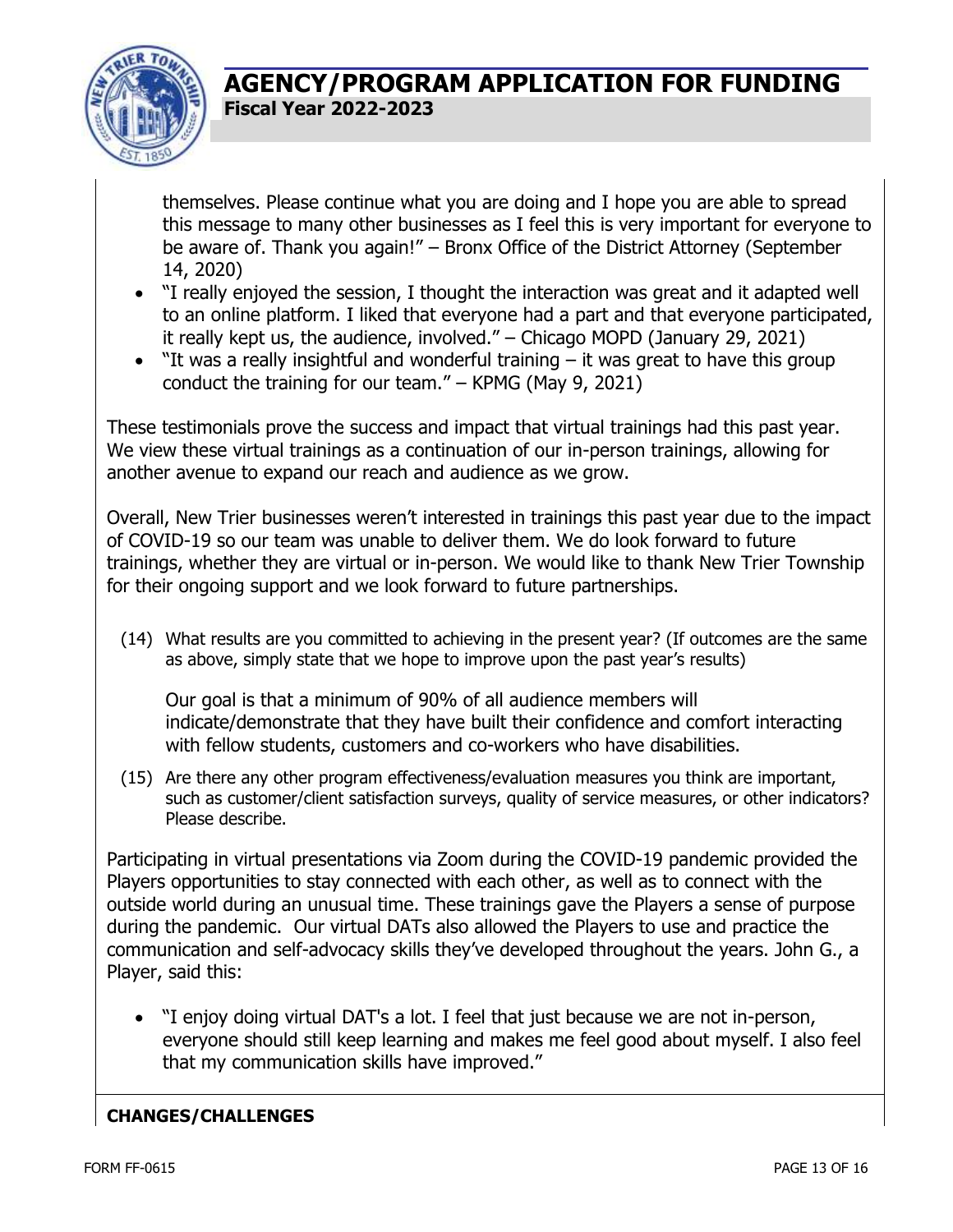

(16) What changes or challenges (legal, socio-economic, demographic, financial, political or other) did the agency, program, and clients face in the prior year? How did you respond? What challenges or changes do you anticipate in the present year? (If changes/challenges were the same for all programs, do not repeat).

During this past year of unprecedented challenges, our team has worked tirelessly to better serve and support people with disabilities at Search. Despite closures of programs for safety reasons and less community integration, our team was able to develop a sense of community through virtual offerings. We equipped our homes with Facebook Portals and Portal TVs, as well as upgraded Wi-Fi to allow individuals to stay in touch with friends and family.

With the pandemic, however, came tremendous opportunity to develop new ways for reaching larger audiences, specifically with our DATs. We were able to offer trainings throughout the United States via Zoom, reaching a larger geographic audience than ever.

When the COVID-19 pandemic began in March of 2020, our training as we knew it changed forever. With additional funding from the Revada Foundation, we were able to create a video to support virtual trainings, allowing us to expand nationwide. As we rebuild post-pandemic, we are looking forward to training new organizations, many of which were unable this past year due to pandemic-related concerns and challenges. Support from NTT is more critical than ever as we are move ahead into the postpandemic training landscape.

The Players have experienced steady, growing demand for trainings. This positive growth is also accompanied by challenges: many organizations want to host trainings but do not have the financial resources to do so. As part of Search's commitment to advocacy and education of the broader community, the organization has at times diverted funds from general operating revenue to support these trainings. It is unclear how long the organization will be able to sustain this model given the urgent need to fund its core programs during a time of fiscal instability in the State of Illinois. Although Disability Awareness Trainings are growing in popularity and have the ability to benefit so many, they require additional resources for future expansion.

As an organization serving individuals with intellectual disabilities, Search faces the ongoing challenge of inadequate funding through the State of Illinois. Illinois ranks 44th in the country in funding services for individuals with intellectual and developmental disabilities. The low reimbursement rates from the state present significant organizational challenges with staff recruitment and retention and ongoing service delivery.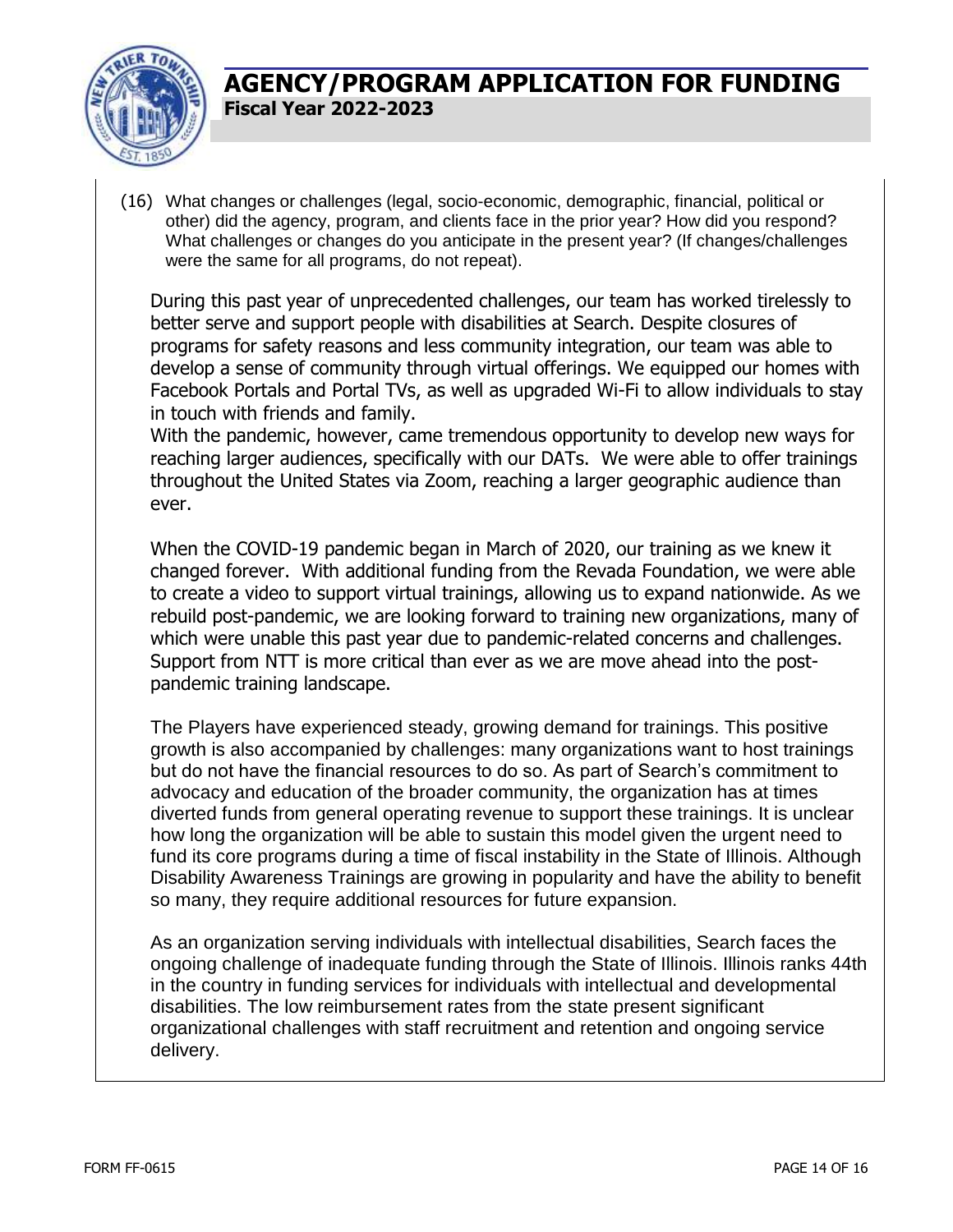

#### **RECOMMENDATION RESPONSES**

(17) How did you respond to the recommendations made by New Trier Township, if any? Please describe in detail. (These are contained in the funding letter you received in June).

No recommendations were made last year.